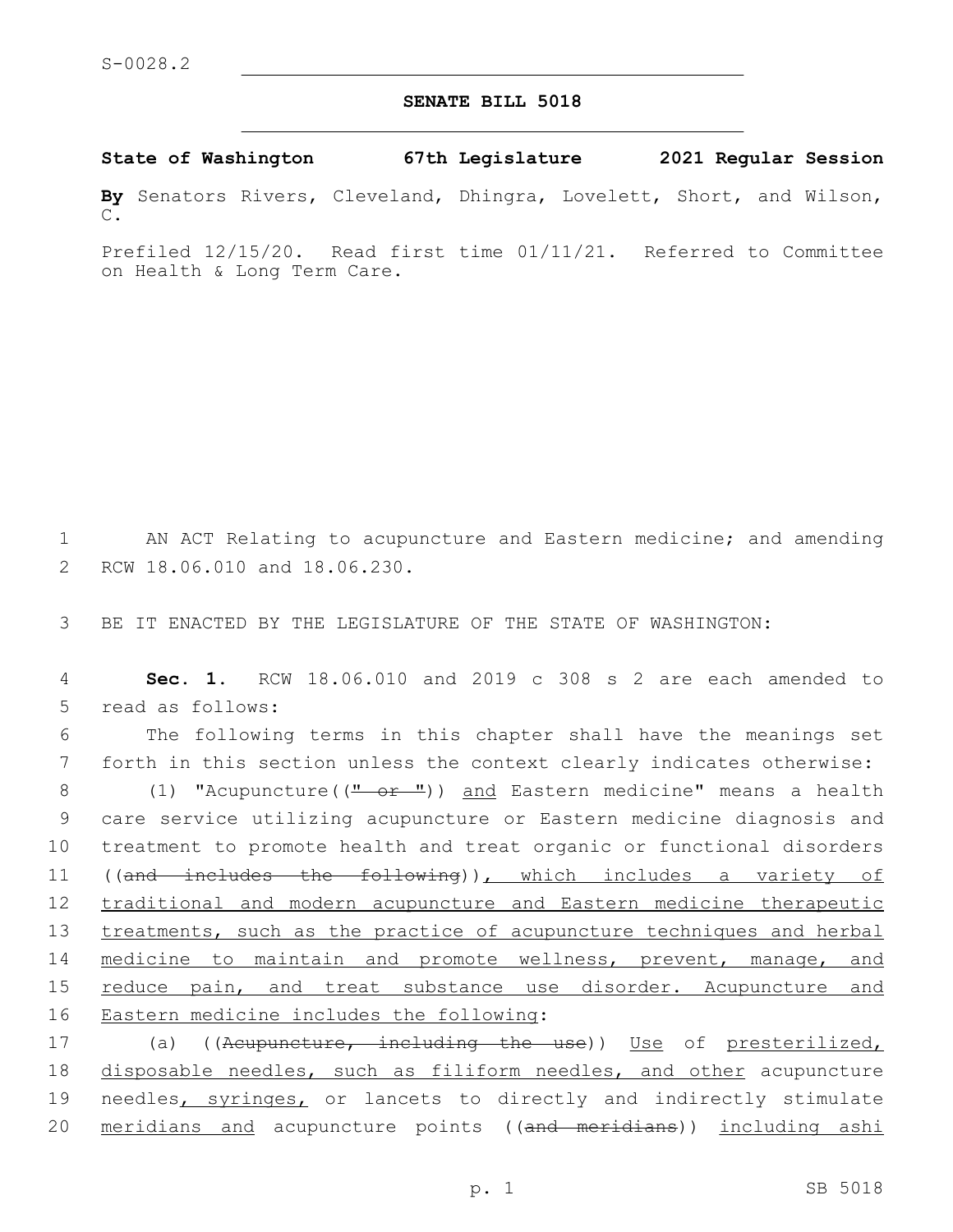1 points, motor points, trigger points, and other nonspecific points 2 throughout the body; 3 (b) Use of electrical, mechanical, or magnetic devices to 4 stimulate meridians and acupuncture points ((and meridians)) 5 including ashi points, motor points, trigger points, and other 6 nonspecific points throughout the body; 7 (c) Intramuscular needling and dry needling of trigger points and 8 other nonspecific points throughout the body in accordance with 9 acupuncture and Eastern medicine training; 10 (d) All points and protocols for ear acupuncture including 11 auricular acupuncture, national acupuncture detoxification 12 association protocol, battlefield acupuncture, and the Nogier system; 13 (e) Use of contact needling and noninsertion tools such as 14 teishin, enshin, or zanshin; 15 (f) Moxibustion;  $16$   $((\text{+d})^2)(\text{q})$  Acupressure; 17  $((\text{+e})^n)(\text{h})$  Cupping; 18  $((\text{#}))$  (i) Dermal friction technique; 19  $((\overline{q}))(j)$  Infra-red; 20 (((h))) (k) Sonopuncture; 21  $((\overleftrightarrow{t}))$   $(1)$  Laserpuncture; 22 ( $(\overrightarrow{(+)})$ ) (m) Point injection therapy, as defined in rule by the 23 department. Point injection therapy includes injection of substances, 24 limited to saline, sterile water, herbs, minerals, vitamins in liquid 25 form, and homeopathic and nutritional substances, consistent with the 26 practice of acupuncture or Eastern medicine. Point injection therapy 27 also includes injection of local anesthetics, such as lidocaine and 28 procaine, for reduction of pain during point injection therapy, 29 consistent with the practice of acupuncture and Eastern medicine and 30 training requirements as defined in rule. An acupuncturist or 31 acupuncture and Eastern medicine practitioner using point injection 32 therapy who has met the training and education requirements 33 established pursuant to RCW 18.06.230 may use oxygen, and epinephrine 34 for potential emergency purposes, such as an allergic or adverse 35 reaction, for patient care and safety. Point injection therapy does 36 not include injection of controlled substances contained in Schedules 37 I through V of the uniform controlled substances act, chapter 69.50 38 RCW or steroids as defined in RCW 69.41.300;  $39$  ( $(\frac{1}{k})$ ) (n) Dietary advice and health education based on

40 acupuncture or Eastern medical theory, including the recommendation